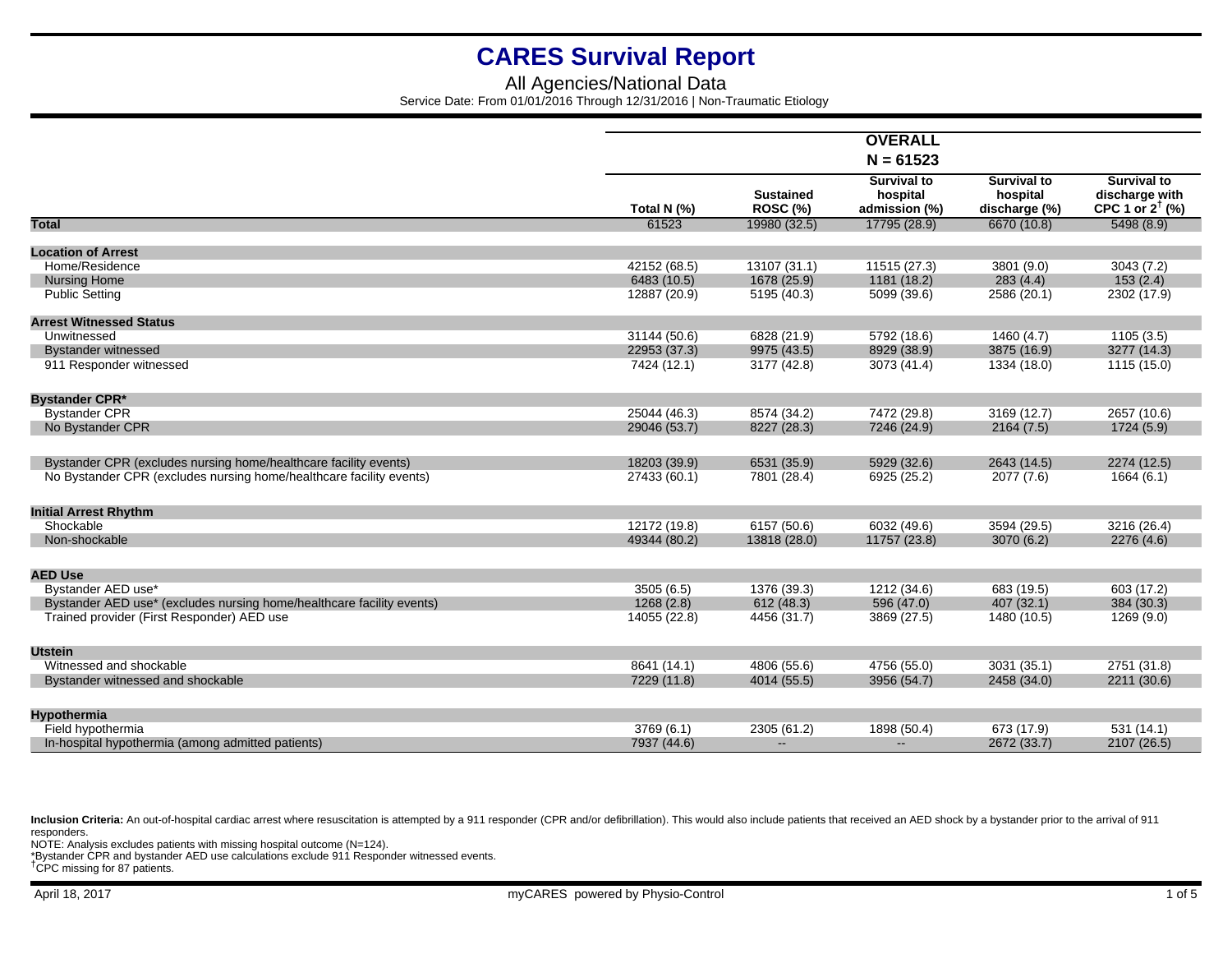## All Agencies/National Data Service Date: From 01/01/2016 Through 12/31/2016 | Non-Traumatic Etiology

|                                                                       | Age = $\leq$ 1 years |                                     |                                                 |                                                 |                                                                    |  |
|-----------------------------------------------------------------------|----------------------|-------------------------------------|-------------------------------------------------|-------------------------------------------------|--------------------------------------------------------------------|--|
|                                                                       | $N = 991$            |                                     |                                                 |                                                 |                                                                    |  |
|                                                                       | Total N (%)          | <b>Sustained</b><br><b>ROSC (%)</b> | <b>Survival to</b><br>hospital<br>admission (%) | <b>Survival to</b><br>hospital<br>discharge (%) | <b>Survival to</b><br>discharge with<br>CPC 1 or $2^{\dagger}$ (%) |  |
| <b>Total</b>                                                          | 991                  | 130(13.1)                           | 183 (18.5)                                      | 63(6.4)                                         | 48(4.8)                                                            |  |
| <b>Location of Arrest</b>                                             |                      |                                     |                                                 |                                                 |                                                                    |  |
| Home/Residence                                                        | 887 (89.5)           | 111(12.5)                           | 163 (18.4)                                      | 56 (6.3)                                        | 43(4.8)                                                            |  |
| <b>Nursing Home</b>                                                   | 3(0.3)               | 0(0.0)                              | 0(0.0)                                          | 0(0.0)                                          | 0(0.0)                                                             |  |
| <b>Public Setting</b>                                                 | 101 (10.2)           | 19 (18.8)                           | 20 (19.8)                                       | 7(6.9)                                          | 5(5.0)                                                             |  |
| <b>Arrest Witnessed Status</b>                                        |                      |                                     |                                                 |                                                 |                                                                    |  |
| Unwitnessed                                                           | 793 (80.0)           | 66 (8.3)                            | 100 (12.6)                                      | 25(3.2)                                         | 18(2.3)                                                            |  |
| <b>Bystander witnessed</b>                                            | 173(17.5)            | 54(31.2)                            | 72 (41.6)                                       | 32(18.5)                                        | 26(15.0)                                                           |  |
| 911 Responder witnessed                                               | 25(2.5)              | 10(40.0)                            | 11 (44.0)                                       | 6(24.0)                                         | 4(16.0)                                                            |  |
| <b>Bystander CPR*</b>                                                 |                      |                                     |                                                 |                                                 |                                                                    |  |
| <b>Bystander CPR</b>                                                  | 472 (48.9)           | 76 (16.1)                           | 105 (22.2)                                      | 37(7.8)                                         | 29(6.1)                                                            |  |
| No Bystander CPR                                                      | 494 (51.1)           | 44 (8.9)                            | 67(13.6)                                        | 20(4.0)                                         | 15(3.0)                                                            |  |
| Bystander CPR (excludes nursing home/healthcare facility events)      | 462 (48.7)           | 72 (15.6)                           | 103(22.3)                                       | 36(7.8)                                         | 29(6.3)                                                            |  |
| No Bystander CPR (excludes nursing home/healthcare facility events)   | 487 (51.3)           | 43(8.8)                             | 66 (13.6)                                       | 19(3.9)                                         | 14 (2.9)                                                           |  |
| <b>Initial Arrest Rhythm</b>                                          |                      |                                     |                                                 |                                                 |                                                                    |  |
| Shockable                                                             | 29(2.9)              | 6(20.7)                             | 6(20.7)                                         | 4(13.8)                                         | 3(10.3)                                                            |  |
| Non-shockable                                                         | 962 (97.1)           | 124(12.9)                           | 177 (18.4)                                      | 59(6.1)                                         | 45(4.7)                                                            |  |
| <b>AED Use</b>                                                        |                      |                                     |                                                 |                                                 |                                                                    |  |
| Bystander AED use*                                                    | 4(0.4)               | 0(0.0)                              | 1(25.0)                                         | 0(0.0)                                          | 0(0.0)                                                             |  |
| Bystander AED use* (excludes nursing home/healthcare facility events) | 3(0.3)               | 0(0.0)                              | 1(33.3)                                         | 0(0.0)                                          | 0(0.0)                                                             |  |
| Trained provider (First Responder) AED use                            | 151 (15.2)           | 16 (10.6)                           | 23(15.2)                                        | 8(5.3)                                          | 6(4.0)                                                             |  |
|                                                                       |                      |                                     |                                                 |                                                 |                                                                    |  |
| <b>Utstein</b><br>Witnessed and shockable                             |                      |                                     |                                                 |                                                 |                                                                    |  |
|                                                                       | 16(1.6)<br>13(1.3)   | 3(18.8)<br>2(15.4)                  | 4(25.0)<br>3(23.1)                              | 3(18.8)<br>2(15.4)                              | 3(18.8)<br>2(15.4)                                                 |  |
| Bystander witnessed and shockable                                     |                      |                                     |                                                 |                                                 |                                                                    |  |
| <b>Hypothermia</b>                                                    |                      |                                     |                                                 |                                                 |                                                                    |  |
| Field hypothermia                                                     | 9(0.9)               | 1(11.1)                             | 1(11.1)                                         | 0(0.0)                                          | 0(0.0)                                                             |  |
| In-hospital hypothermia (among admitted patients)                     | 24(13.1)             | $\mathbf{L}$                        | Ξ.                                              | 6(25.0)                                         | 5(20.8)                                                            |  |

Inclusion Criteria: An out-of-hospital cardiac arrest where resuscitation is attempted by a 911 responder (CPR and/or defibrillation). This would also include patients that received an AED shock by a bystander prior to the responders.

NOTE: Analysis excludes patients with missing hospital outcome (N=0).

\*Bystander CPR and bystander AED use calculations exclude 911 Responder witnessed events. †CPC missing for 1 patients.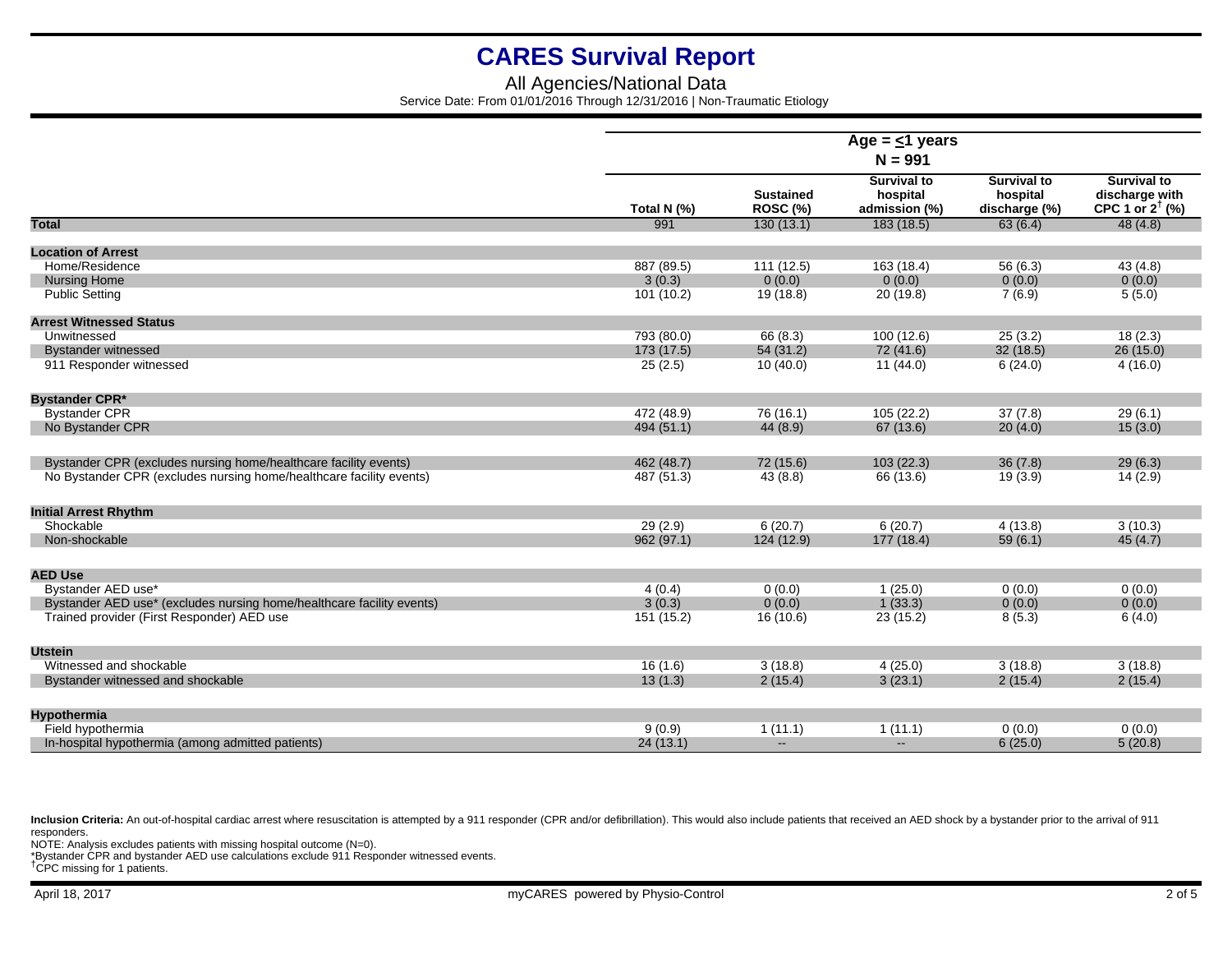## All Agencies/National Data Service Date: From 01/01/2016 Through 12/31/2016 | Non-Traumatic Etiology

|                                                                       | Age = $>1$ - 12 years |                                     |                                                 |                                                 |                                                                    |  |  |
|-----------------------------------------------------------------------|-----------------------|-------------------------------------|-------------------------------------------------|-------------------------------------------------|--------------------------------------------------------------------|--|--|
|                                                                       | $N = 397$             |                                     |                                                 |                                                 |                                                                    |  |  |
|                                                                       | Total N (%)           | <b>Sustained</b><br><b>ROSC (%)</b> | <b>Survival to</b><br>hospital<br>admission (%) | <b>Survival to</b><br>hospital<br>discharge (%) | <b>Survival to</b><br>discharge with<br>CPC 1 or $2^{\dagger}$ (%) |  |  |
| <b>Total</b>                                                          | 397                   | 92(23.2)                            | 132(33.2)                                       | 57(14.4)                                        | 40(10.1)                                                           |  |  |
| <b>Location of Arrest</b>                                             |                       |                                     |                                                 |                                                 |                                                                    |  |  |
| Home/Residence                                                        | 306(77.1)             | 59(19.3)                            | 89 (29.1)                                       | 33(10.8)                                        | 19(6.2)                                                            |  |  |
| <b>Nursing Home</b>                                                   | 1(0.3)                | 1(100.0)                            | 1(100.0)                                        | 0(0.0)                                          | 0(0.0)                                                             |  |  |
| <b>Public Setting</b>                                                 | 90(22.7)              | 32(35.6)                            | 42 (46.7)                                       | 24(26.7)                                        | 21(23.3)                                                           |  |  |
|                                                                       |                       |                                     |                                                 |                                                 |                                                                    |  |  |
| <b>Arrest Witnessed Status</b>                                        |                       |                                     |                                                 |                                                 |                                                                    |  |  |
| Unwitnessed                                                           | 247 (62.2)            | 40 (16.2)                           | 63(25.5)                                        | 21(8.5)                                         | 14(5.7)                                                            |  |  |
| <b>Bystander witnessed</b>                                            | 125(31.5)             | 46 (36.8)                           | 61(48.8)                                        | 32(25.6)                                        | 23(18.4)                                                           |  |  |
| 911 Responder witnessed                                               | 25(6.3)               | 6(24.0)                             | 8(32.0)                                         | 4(16.0)                                         | 3(12.0)                                                            |  |  |
| <b>Bystander CPR*</b>                                                 |                       |                                     |                                                 |                                                 |                                                                    |  |  |
| <b>Bystander CPR</b>                                                  | 195 (52.4)            | 65 (33.3)                           | 83 (42.6)                                       | 40 (20.5)                                       | 29 (14.9)                                                          |  |  |
| No Bystander CPR                                                      | 177(47.6)             | 19(10.7)                            | 41(23.2)                                        | 13(7.3)                                         | 8(4.5)                                                             |  |  |
| Bystander CPR (excludes nursing home/healthcare facility events)      | 184(51.5)             | 61(33.2)                            | 75 (40.8)                                       | 35(19.0)                                        | 26(14.1)                                                           |  |  |
| No Bystander CPR (excludes nursing home/healthcare facility events)   | 173 (48.5)            | 18 (10.4)                           | 39(22.5)                                        | 13(7.5)                                         | 8(4.6)                                                             |  |  |
| <b>Initial Arrest Rhythm</b>                                          |                       |                                     |                                                 |                                                 |                                                                    |  |  |
| Shockable                                                             | 33(8.3)               | 12(36.4)                            | 20(60.6)                                        | 12(36.4)                                        | 11(33.3)                                                           |  |  |
| Non-shockable                                                         | 364 (91.7)            | 80(22.0)                            | 112 (30.8)                                      | 45 (12.4)                                       | 29(8.0)                                                            |  |  |
|                                                                       |                       |                                     |                                                 |                                                 |                                                                    |  |  |
| <b>AED Use</b>                                                        |                       |                                     |                                                 |                                                 |                                                                    |  |  |
| Bystander AED use*                                                    | 15(4.0)               | 6(40.0)                             | 9(60.0)                                         | 5(33.3)                                         | 5(33.3)                                                            |  |  |
| Bystander AED use* (excludes nursing home/healthcare facility events) | 12(3.4)               | 5(41.7)                             | 6(50.0)                                         | 4(33.3)                                         | 4(33.3)                                                            |  |  |
| Trained provider (First Responder) AED use                            | 77 (19.4)             | 21(27.3)                            | 27(35.1)                                        | 8(10.4)                                         | 6(7.8)                                                             |  |  |
| <b>Utstein</b>                                                        |                       |                                     |                                                 |                                                 |                                                                    |  |  |
| Witnessed and shockable                                               | 21(5.3)               | 8(38.1)                             | 13(61.9)                                        | 8(38.1)                                         | 7(33.3)                                                            |  |  |
| Bystander witnessed and shockable                                     | 17(4.3)               | 8(47.1)                             | 11(64.7)                                        | 7(41.2)                                         | 6(35.3)                                                            |  |  |
| <b>Hypothermia</b>                                                    |                       |                                     |                                                 |                                                 |                                                                    |  |  |
| Field hypothermia                                                     | 13(3.3)               | 7(53.8)                             | 5(38.5)                                         | 2(15.4)                                         | 2(15.4)                                                            |  |  |
| In-hospital hypothermia (among admitted patients)                     | 28(21.2)              | $\sim$                              | $\qquad \qquad -$                               | 10(35.7)                                        | 6(21.4)                                                            |  |  |

Inclusion Criteria: An out-of-hospital cardiac arrest where resuscitation is attempted by a 911 responder (CPR and/or defibrillation). This would also include patients that received an AED shock by a bystander prior to the responders.

NOTE: Analysis excludes patients with missing hospital outcome (N=1).

\*Bystander CPR and bystander AED use calculations exclude 911 Responder witnessed events. †CPC missing for 2 patients.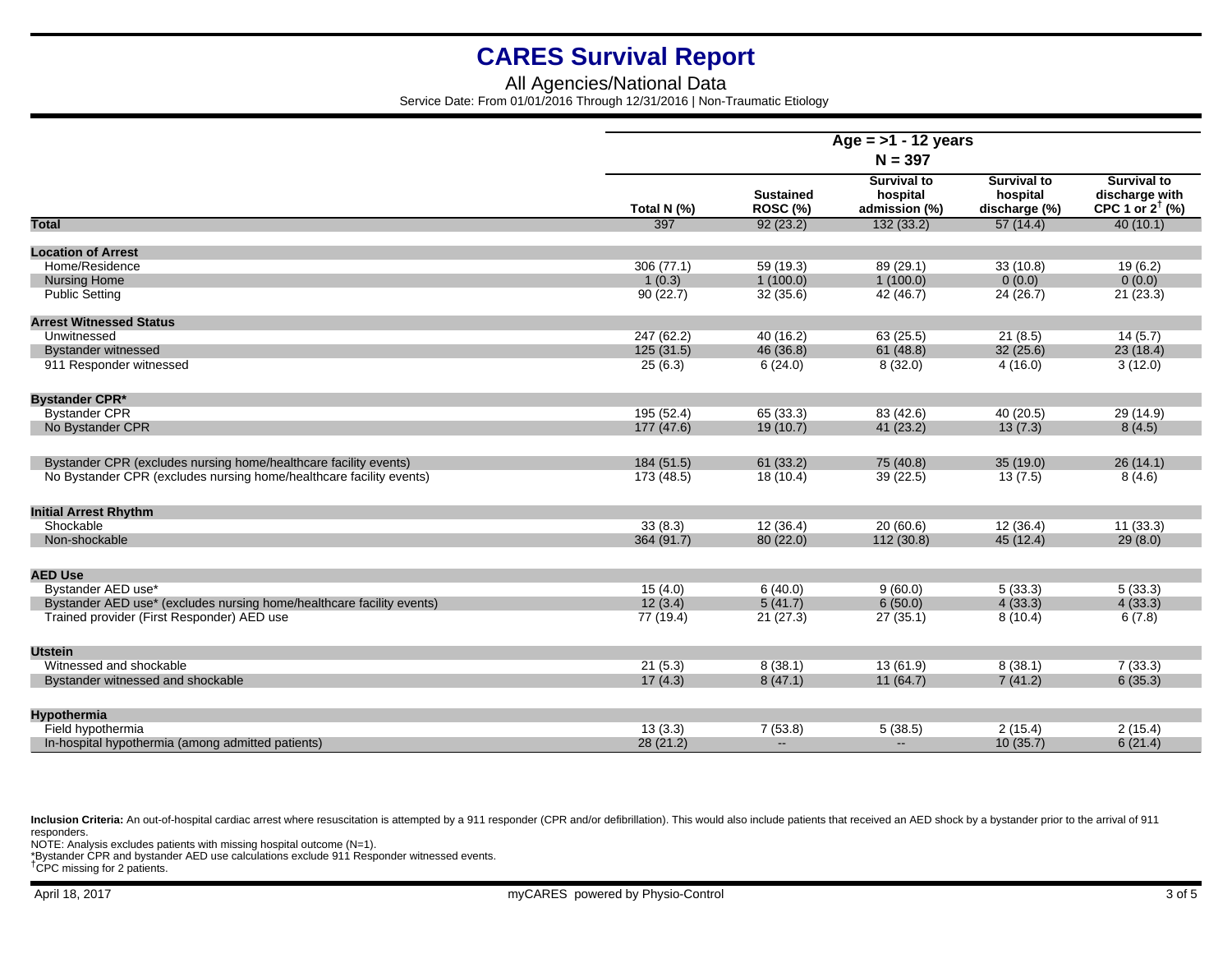## All Agencies/National Data Service Date: From 01/01/2016 Through 12/31/2016 | Non-Traumatic Etiology

|                                                                                                                     | Age = $13 - 18$ years<br>$N = 306$ |                              |                                                 |                                                 |                                                                    |
|---------------------------------------------------------------------------------------------------------------------|------------------------------------|------------------------------|-------------------------------------------------|-------------------------------------------------|--------------------------------------------------------------------|
|                                                                                                                     |                                    |                              |                                                 |                                                 |                                                                    |
|                                                                                                                     | Total N (%)                        | <b>Sustained</b><br>ROSC (%) | <b>Survival to</b><br>hospital<br>admission (%) | <b>Survival to</b><br>hospital<br>discharge (%) | <b>Survival to</b><br>discharge with<br>CPC 1 or $2^{\dagger}$ (%) |
| <b>Total</b>                                                                                                        | 306                                | 117(38.2)                    | 134(43.8)                                       | 61(19.9)                                        | 51(16.7)                                                           |
| <b>Location of Arrest</b>                                                                                           |                                    |                              |                                                 |                                                 |                                                                    |
| Home/Residence                                                                                                      | 223 (72.9)                         | 69 (30.9)                    | 78 (35.0)                                       | 23(10.3)                                        | 17(7.6)                                                            |
| <b>Nursing Home</b>                                                                                                 | 1(0.3)                             | 1(100.0)                     | 1(100.0)                                        | 0(0.0)                                          | 0(0.0)                                                             |
| <b>Public Setting</b>                                                                                               | 82 (26.8)                          | 47 (57.3)                    | 55(67.1)                                        | 38 (46.3)                                       | 34(41.5)                                                           |
| <b>Arrest Witnessed Status</b>                                                                                      |                                    |                              |                                                 |                                                 |                                                                    |
| Unwitnessed                                                                                                         | 166 (54.2)                         | 39 (23.5)                    | 49 (29.5)                                       | 15(9.0)                                         | 11(6.6)                                                            |
| <b>Bystander witnessed</b>                                                                                          | 110 (35.9)                         | 64 (58.2)                    | 68 (61.8)                                       | 40 (36.4)                                       | 35(31.8)                                                           |
| 911 Responder witnessed                                                                                             | 30(9.8)                            | 14(46.7)                     | 17(56.7)                                        | 6(20.0)                                         | 5(16.7)                                                            |
| <b>Bystander CPR*</b>                                                                                               |                                    |                              |                                                 |                                                 |                                                                    |
| <b>Bystander CPR</b>                                                                                                | 144 (52.2)                         | 63 (43.8)                    | 70 (48.6)                                       | 39(27.1)                                        | 34(23.6)                                                           |
| No Bystander CPR                                                                                                    | 132 (47.8)                         | 40(30.3)                     | 47 (35.6)                                       | 16(12.1)                                        | 12(9.1)                                                            |
| Bystander CPR (excludes nursing home/healthcare facility events)                                                    | 140 (51.9)                         | 61(43.6)                     | 67 (47.9)                                       | 36(25.7)                                        | 32(22.9)                                                           |
| No Bystander CPR (excludes nursing home/healthcare facility events)                                                 | 130(48.1)                          | 39(30.0)                     | 45 (34.6)                                       | 16 (12.3)                                       | 12(9.2)                                                            |
| <b>Initial Arrest Rhythm</b>                                                                                        |                                    |                              |                                                 |                                                 |                                                                    |
| Shockable                                                                                                           | 60(19.6)                           | 34(56.7)                     | 40 (66.7)                                       | 31(51.7)                                        | 30(50.0)                                                           |
| Non-shockable                                                                                                       | 246 (80.4)                         | 83 (33.7)                    | 94(38.2)                                        | 30(12.2)                                        | 21(8.5)                                                            |
|                                                                                                                     |                                    |                              |                                                 |                                                 |                                                                    |
| <b>AED Use</b>                                                                                                      |                                    |                              |                                                 |                                                 |                                                                    |
| Bystander AED use*                                                                                                  | 16(5.8)                            | 12 (75.0)                    | 15 (93.8)                                       | 12(75.0)                                        | 10(62.5)                                                           |
| Bystander AED use* (excludes nursing home/healthcare facility events)<br>Trained provider (First Responder) AED use | 13(4.8)<br>83 (27.1)               | 10(76.9)<br>27 (32.5)        | 12(92.3)<br>29 (34.9)                           | 9(69.2)<br>10(12.0)                             | 8(61.5)<br>9(10.8)                                                 |
|                                                                                                                     |                                    |                              |                                                 |                                                 |                                                                    |
| <b>Utstein</b>                                                                                                      |                                    |                              |                                                 |                                                 |                                                                    |
| Witnessed and shockable                                                                                             | 49 (16.0)                          | 31(63.3)                     | 36(73.5)                                        | 28(57.1)                                        | 27(55.1)                                                           |
| Bystander witnessed and shockable                                                                                   | 46 (15.0)                          | 30(65.2)                     | 35(76.1)                                        | 27(58.7)                                        | 26(56.5)                                                           |
| Hypothermia                                                                                                         |                                    |                              |                                                 |                                                 |                                                                    |
| Field hypothermia                                                                                                   | 25(8.2)                            | 11(44.0)                     | 12(48.0)                                        | 3(12.0)                                         | 1(4.0)                                                             |
| In-hospital hypothermia (among admitted patients)                                                                   | 48 (35.8)                          | $\overline{\phantom{a}}$     | $\overline{\phantom{a}}$                        | 20(41.7)                                        | 18(37.5)                                                           |

Inclusion Criteria: An out-of-hospital cardiac arrest where resuscitation is attempted by a 911 responder (CPR and/or defibrillation). This would also include patients that received an AED shock by a bystander prior to the responders.

NOTE: Analysis excludes patients with missing hospital outcome (N=1).

\*Bystander CPR and bystander AED use calculations exclude 911 Responder witnessed events. †CPC missing for 2 patients.